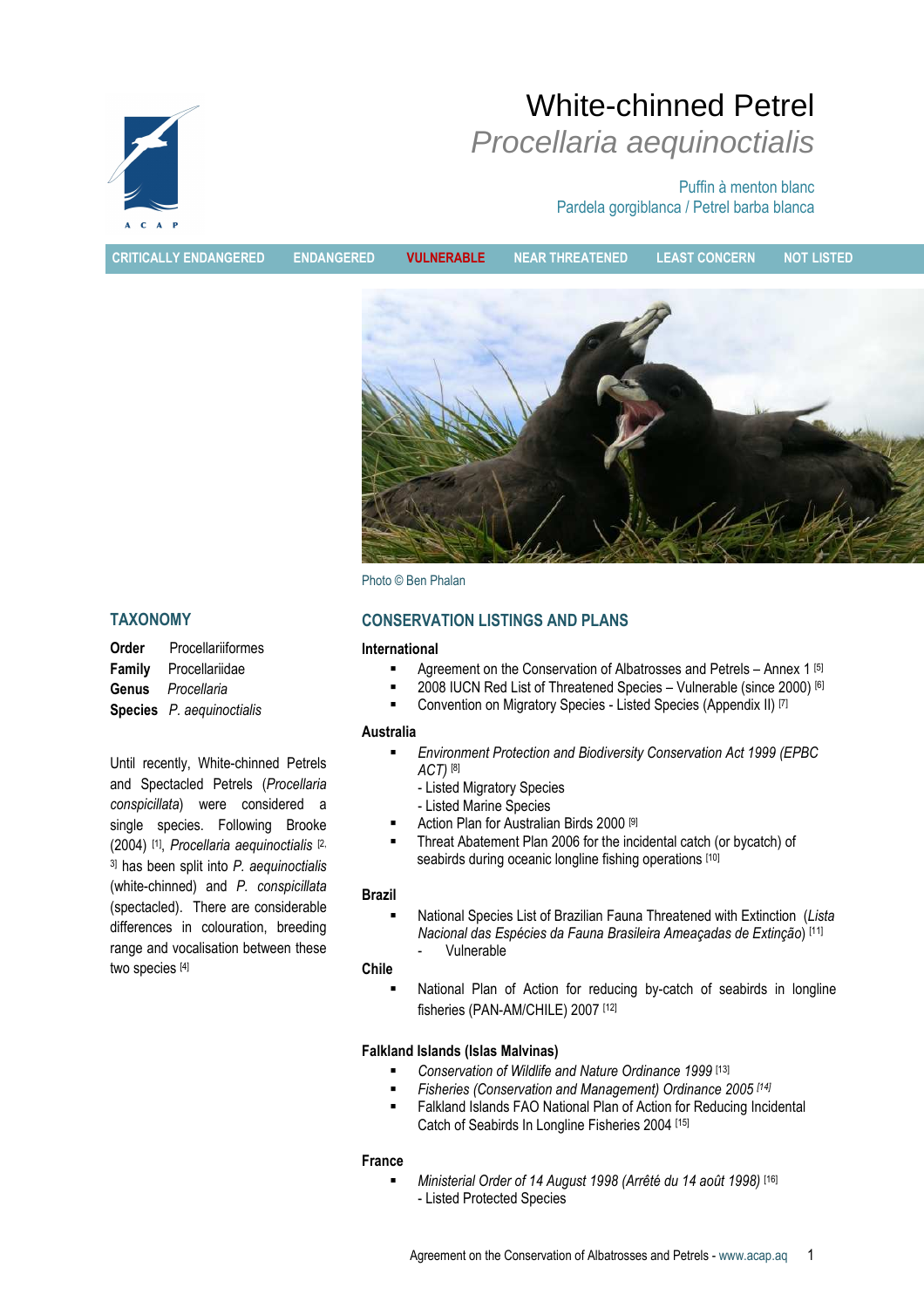## New Zealand

- New Zealand Wildlife Act 1953 [17]
- Action Plan for Seabird Conservation in New Zealand; Part A: Threatened Seabirds [18]
- New Zealand Threat Classification System List 2008 At Risk: Declining [19]

#### South Africa

- Sea Birds and Seals Protection Act, 1973 (Act No. 46 of 1973) (SBSPA) [20]
- **Marine Living Resources Act (Act No. 18 of 1996): Publication of Policy on the Management of Seals, Seabirds** and Shorebirds: 2007 [21]
- National Plan of Action (NPOA) for Reducing the Incidental Catch of Seabirds in Longline Fisheries (2008) [22]

#### South Georgia (Islas Georgias del Sur)

- Falkland Island Dependencies Conservation Ordinance 1975<sup>[23]</sup>
- FAO International Plan of Action-Seabirds: An assessment for fisheries operating in South Georgia and South Sandwich Islands<sup>[24]</sup>

#### Uruguay

 National Plan of Action for Reducing the Incidental Catch of Seabirds in Uruguayan Fisheries (PAN - Aves Marinas Uruguay) 2007 [25]

## BREEDING BIOLOGY

Many aspects of the life history of P. aequinoctialis are not well known in comparison with those of surface-nesting albatrosses and giant petrels and only a few attempts have been made at studying them in the past [26, 27, 28, 29].

Procellaria aequinoctialis is a colonial species that breeds annually, and is the largest petrel (c. 1100 – 1500 g) to nest in burrows. The breeding season extends from October to May [27]. Although the first birds arrive at their breeding colonies in mid September, some 50 days before laying, established breeders return on average in mid October and depart around two weeks later on a pre-laying exodus that lasts a mean of 17 days [30] (Table 1). Eggs are usually laid in mid-October to mid-November. At South Georgia (Islas Georgias del Sur), the mean laying date was 22 November with 92% of eggs being laid in the first 15 days [28]. A single egg is incubated for approximately 59 days. Chicks fledge after about 98 days [3, 28]. At South Georgia (Islas Georgias del Sur) failed breeders departed in February, which was two months earlier than successful birds <sup>[30]</sup>. The age at first breeding is on average six years (range 4-9 years, C. Barbraud pers. comm.).

Table 1. Breeding cycle of P. aequinoctialis.



## BREEDING STATES

Table 2. Distribution of the global P. aequinoctialis population among Parties to the Agreement based on surveyed sites.

|                       | Disputed <sup>*</sup> | France | New Zealand | South Africa |
|-----------------------|-----------------------|--------|-------------|--------------|
| <b>Breeding pairs</b> | 75%                   | 25%    | $2\%$       | $2\%$        |

\*A dispute exists between the Governments of Argentina and the United Kingdom of Great Britain and Northern Ireland concerning sovereignty over the Falkland Islands (Islas Malvinas), South Georgia and the South Sandwich Islands (Islas Georgias del Sur y Islas Sandwich del Sur) and the surrounding maritime areas.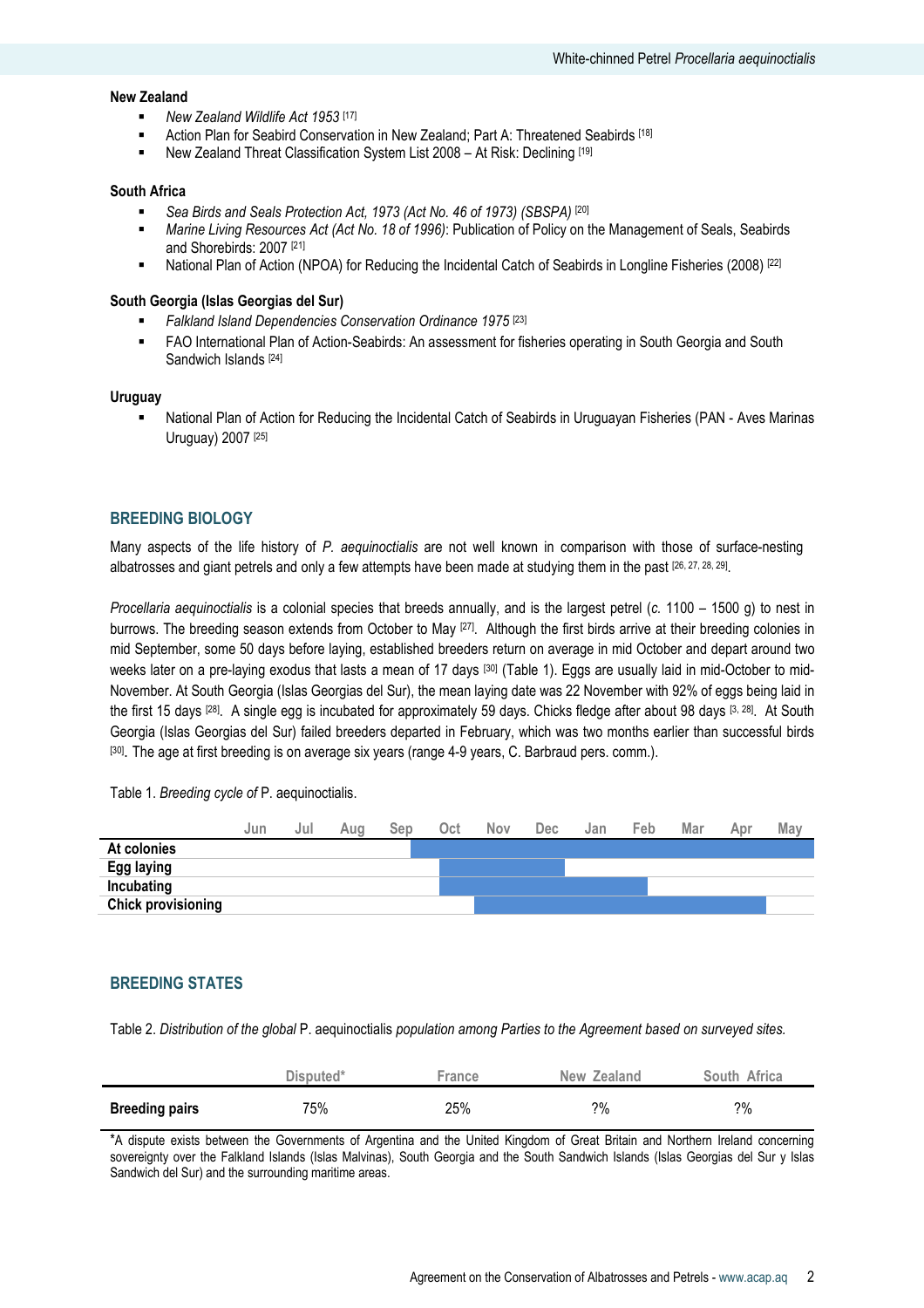## BREEDING SITES

Procellaria aequinoctialis has a wide distribution and is known to breed on the French, New Zealand and South African subantarctic islands, as well as on South Georgia (Islas Georgias del Sur) and the Falklands (Islas Malvinas) (Table 2, Figure 1).

Population data are scarce and accurate census data for several breeding sites are currently lacking (Table 3). Studies at some of the breeding sites will in part rectify this situation; New Zealand researchers have recently secured funding to investigate foraging ecology, breeding frequency, survival rates and population estimates over five years between 2008 – 2012 (P. Sagar pers. comm.).

South Georgia (Islas Georgias del Sur) is thought to hold the largest breeding population of P. aequinoctialis in the world, with an estimated 900,000 breeding-age pairs associated with the islands during the 2005/06 and 2006/07 survey seasons [31].



Figure 1. The location of the breeding sites and approximate range of P. aequinoctialis with the boundaries of selected Regional Fisheries Management Organisations (RFMOs) also shown.

CCAMLR – Commission for the Conservation of Antarctic Marine Living Resources CCSBT - Convention for the Conservation of Southern Bluefin Tuna IATTC - Inter-American Tropical Tuna Commission ICCAT - International Commission for the Conservation of Atlantic Tunas IOTC - Indian Ocean Tuna Commission

WCPFC - Western and Central Pacific Fisheries Commission



Photo © Ben Phalan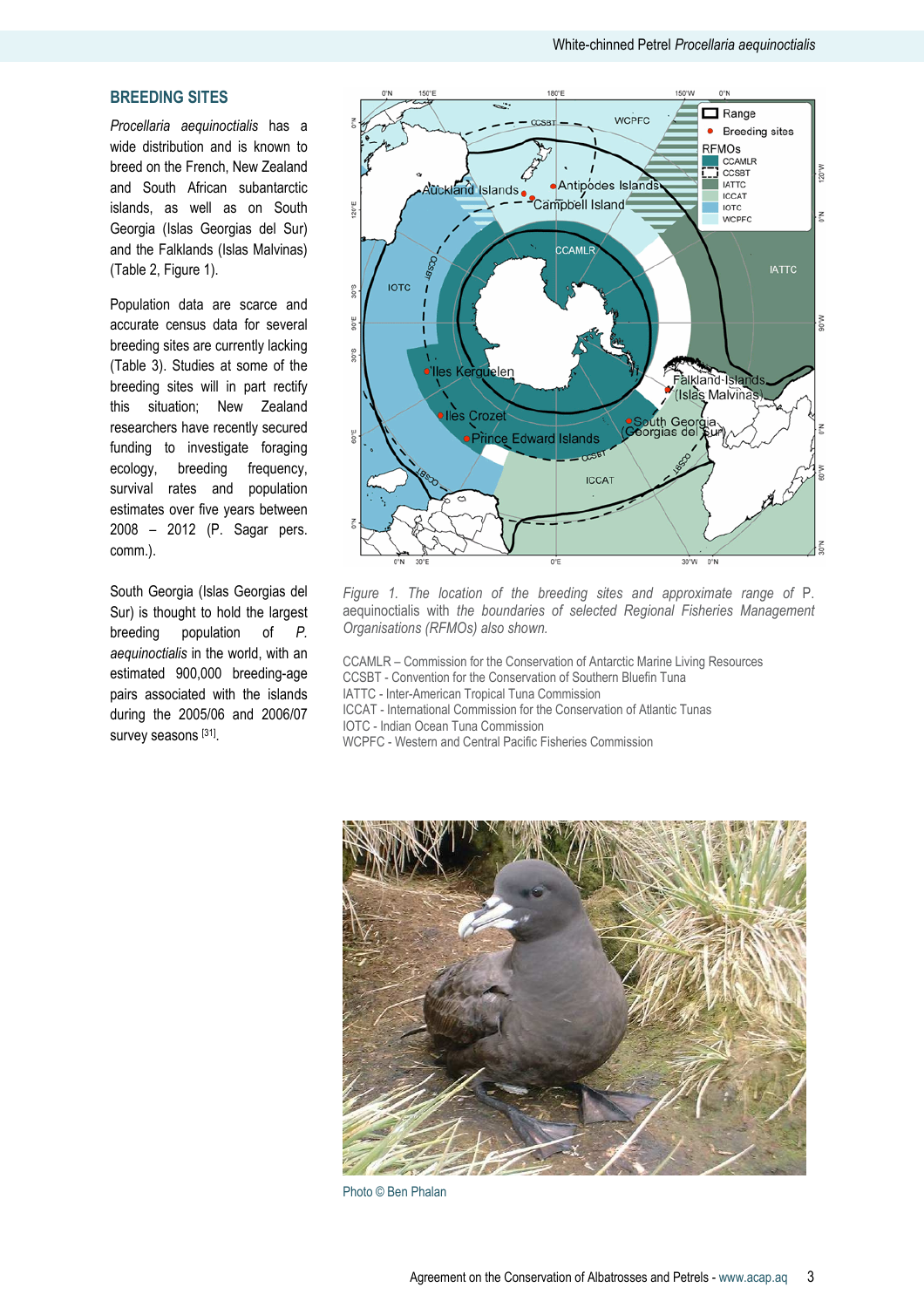Table 3. Monitoring methods and estimates of the population size (annual breeding pairs) for each breeding site. Table based on unpublished Centre National De La Recherche Scientifique (CNRS) Chizé data and published references as indicated.

| <b>Breeding site location</b>                                                                                        | <b>Jurisdiction</b> | <b>Years</b><br>monitored              | <b>Monitoring</b><br>method | <b>Monitoring</b><br>accuracy | <b>Annual breeding pairs</b><br>(95%CI; last census)            |
|----------------------------------------------------------------------------------------------------------------------|---------------------|----------------------------------------|-----------------------------|-------------------------------|-----------------------------------------------------------------|
| <b>Falkland Islands</b><br>(Islas Malvinas) [32]<br>51°42'S, 57°51'W<br>Kidney Island<br>New Island<br>Bottom Island | Disputed*           | 2005, 2006<br>2005, 2006<br>2005, 2006 | C & call<br>playbacks       | High<br>High<br>High          | 27 (2006)<br>26 (2006)<br>2(2006)                               |
| South Georgia (Islas<br>Georgias del Sur)<br>54°00'S, 38°36'W                                                        | Disputed*           | 2006, 2007                             | C & call<br>playbacks       | Medium                        | 773,150 (2007) [31]                                             |
| Total                                                                                                                |                     |                                        |                             |                               | 773, 205                                                        |
| <b>Iles Crozet</b><br>46°26'S, 51°47'E<br>lle de la Possession<br>lle de l'Est                                       | France              | 1983, 2004<br>1984, 2004               | A<br>A                      | High<br>Medium                | 5,783 (5,538-6,028; 2004) [33]<br>16,100 (3,900-27,800; 2004)   |
| lle des Apôtres and<br>lle des Pingouins                                                                             |                     | 1984, 2004                             | Α                           | Medium                        | 1,700 (400-3,000; 2004)                                         |
| <b>Total</b>                                                                                                         |                     |                                        |                             |                               | 23,600 (9,800-36,800)                                           |
| <b>Iles Kerguelen</b><br>49°09'S, 69°16'E<br>Eastern Kerguelen                                                       | France              | 2005<br>2005                           | $\mathcal{C}$<br>C          | Medium<br>Medium              | 234,000 (186,000-297,000; 2005)<br>74,000 (58,000-95,000; 2005) |
| <b>Total</b>                                                                                                         |                     |                                        |                             |                               | 234,000 (186,000-297,000)                                       |
| <b>Auckland Islands</b><br>50°42'S, 166°5'E<br>Adams Island<br>Disappointment Island                                 | New Zealand         |                                        |                             |                               | unknown                                                         |
| <b>Campbell Islands</b><br>52°32'S, 169°8'E<br>Monowai Island                                                        | New Zealand         |                                        |                             |                               | unknown                                                         |
| <b>Antipodes Islands</b><br>49°42'S, 178°47'E                                                                        | New Zealand         |                                        |                             | ÷,                            | In progress                                                     |
| <b>Prince Edward Islands</b><br>46°38'S, 37°57'E                                                                     | South Africa        |                                        |                             |                               | unknown                                                         |
| <b>Total for all surveyed sites</b>                                                                                  |                     |                                        |                             |                               | 1,030,205 (969,005-1,107,005)                                   |

\* see Table 2 footnote

## CONSERVATION LISTINGS AND PLANS FOR THE BREEDING SITES

#### International

Auckland Islands, Campbell Islands and Antipodes Islands

UNESCO World Heritage List (inscribed 1998; Criteria: (ix) (x), Core zone: 76458 ha, Ref: 877) [34]

Prince Edward Islands, Iles Crozet and Iles Kerguelen

• RAMSAR Convention List of Wetlands of International Importance (inscribed 2007 and 2008) [35]

## Falkland Islands (Islas Malvinas)

Kidney Island

■ Nature Reserve - Conservation of Wildlife and Nature Ordinance 1999 [13]

#### France

Crozet and Kerguelen Islands

National Nature Reserve - Décret no 2006-1211 [36]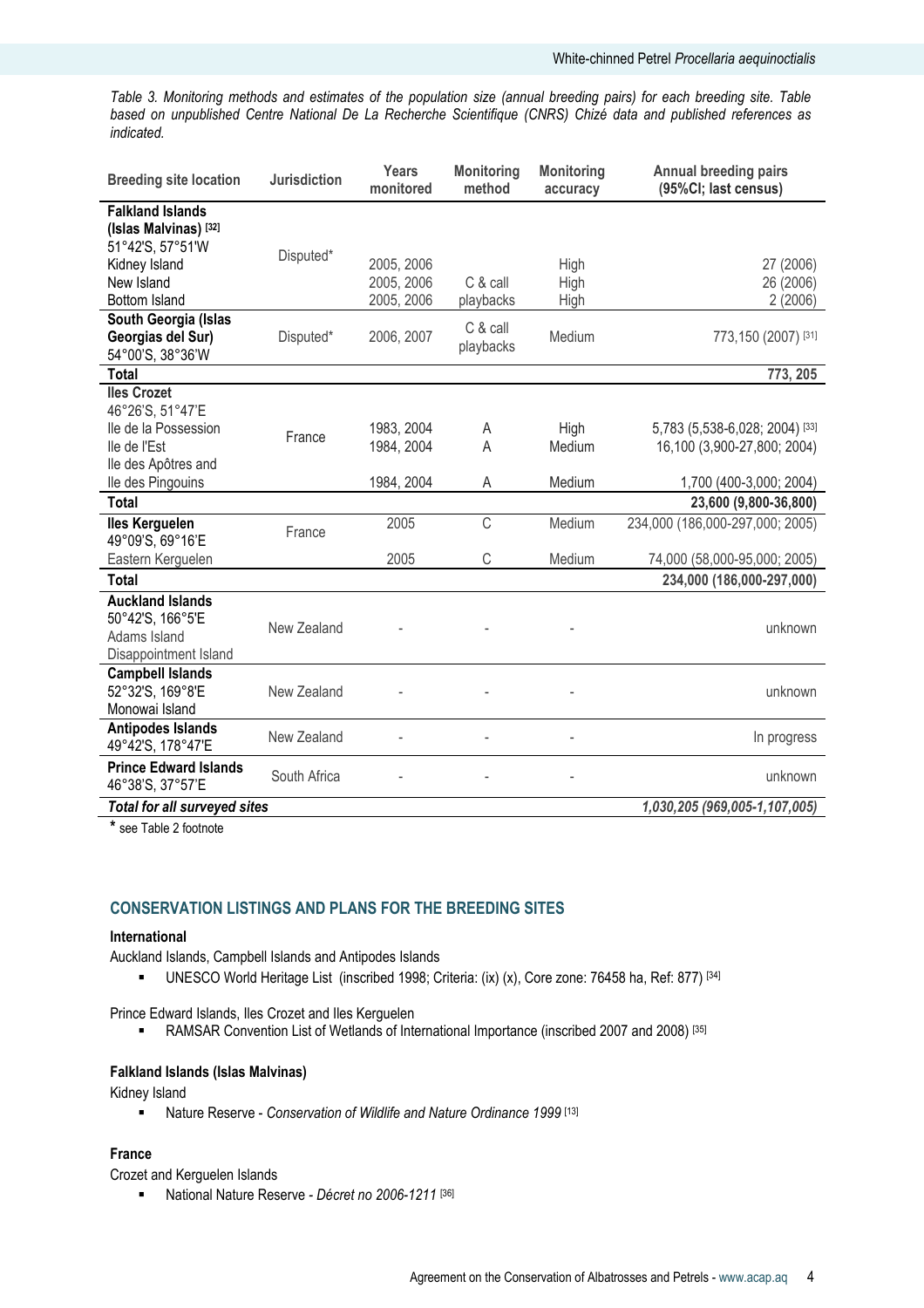# French Southern Territories (TAAF - Terres australes et antarctiques françaises)

Ilots des Apõtres

Controlled access areas - Arrêté 15 du 30 juillet 1985 [37]

#### New Zealand

Auckland Islands, Campbell Islands, and Antipodes Islands

- National Nature Reserve New Zealand Reserves Act 1977<sup>[38]</sup>
- Conservation Management Strategy. Subantarctic Islands 1998-2008<sup>[39]</sup>

#### South Africa

Prince Edward Islands

- Special Nature Reserve (declared 1995) National Environmental Management: Protected Areas Act, 2003 (No. 57 of 2003) [40]
- **Prince Edward Islands Management Plan 1996 [41]**

### South Georgia (Islas Georgias del Sur)

- South Georgia Environmental Management Plan 2000 [42]
- South Georgia: Plan for Progress. Managing the Environment 2006 2010 [43]

Bird Island

Specially Protected Area (SPA) - South Georgia: Plan for Progress. Managing the Environment 2006 – 2010 [43]

## POPULATION TRENDS

There are few data on population trends (Table 4). Berrow et al. (2000) reported an overall decrease in burrow occupancy of 28% from 1981 to 1998 at Bird Island [44]. More recent surveys from Marion Island estimated the population in a 15 ha study plot to have declined by 34% between 1997 and 2000 [45]. A complete survey of Ile de la Possession (Crozet) in 1983 and 2004 also indicated an overall decrease of 37.1% from 8,377 (95%CI: 8,020-8,733) to 5,783 (95%CI: 5,538-6,028) breeding pairs [33]. There was an estimated 186,000 to 297,000 P. aequinoctialis burrows at lles Kerguelen in 2005 (C. Barbraud pers. comm.), which is similar to an earlier survey that estimated 100,000 to 300,000 breeding pairs in 1985- 1987 [46]. Overall breeding success of P. aequinoctialis ranges from 21.8 - 51% [28, 33, 44, 47, 48] but data for other demographic parameters are lacking for most sites (Table 5).

| <b>Breeding site</b>                        | Current<br>Monitoring | <b>Trend Years</b> | % average change<br>per year | <b>Trend</b>   | % of population<br>for which trend<br>calculated |
|---------------------------------------------|-----------------------|--------------------|------------------------------|----------------|--------------------------------------------------|
| <b>Falkland Islands (Islas</b><br>Malvinas) | ?                     |                    |                              | Unknown        |                                                  |
| South Georgia (Islas<br>Georgias del Sur)   |                       |                    |                              |                |                                                  |
| Bird Island                                 | Yes                   | 1981, 1998         | $-1.65$ [44]                 | Declining      | ?                                                |
| <b>Iles Crozet</b>                          |                       |                    |                              |                |                                                  |
| lle de la Possession                        | Yes                   | 1983, 2004         | $-1.76$ [33]                 | Declining      | 100%                                             |
| <b>Iles Kerguelen</b>                       | Yes                   |                    |                              | Unknown        |                                                  |
| <b>Auckland Islands</b>                     | No                    |                    |                              | Unknown        |                                                  |
| <b>Campbell Islands</b>                     | No                    |                    |                              | Unknown        |                                                  |
| <b>Antipodes Islands</b>                    | Yes                   |                    |                              | <b>Unknown</b> |                                                  |
| <b>Prince Edward Islands</b>                |                       |                    |                              |                |                                                  |
| Marion Island                               | No                    | 1997 - 2000        | $-14.1$ [45]                 | Declining      | ?                                                |

Table 4. Summary of population trend data for P. aequinoctialis.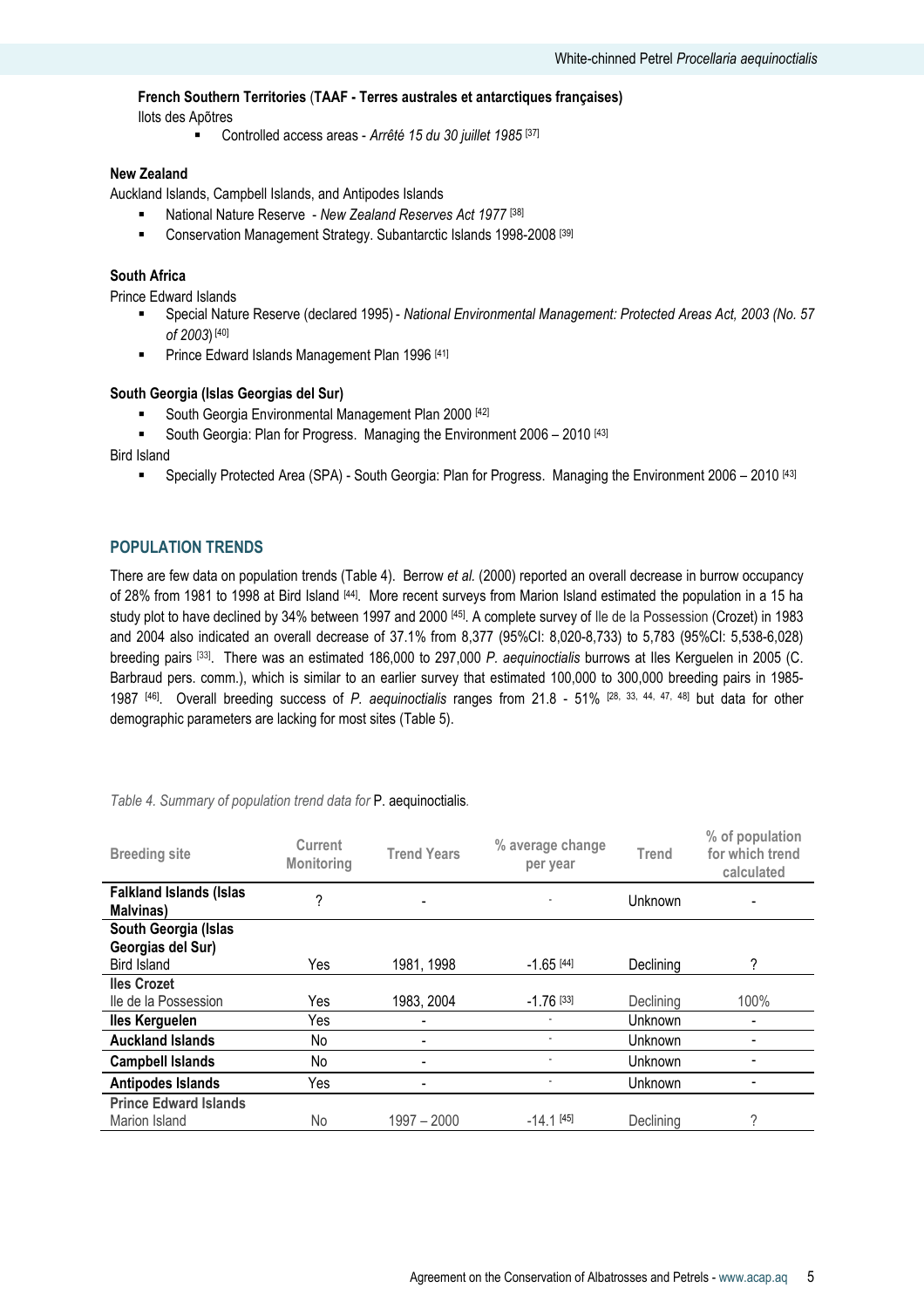## Table 5. Demographic data for P. aequinoctialis breeding sites.

| <b>Breeding site</b>                     | <b>Mean breeding success</b><br>(study period) | Mean juvenile survival | Mean adult survival<br>No data |  |
|------------------------------------------|------------------------------------------------|------------------------|--------------------------------|--|
| <b>Falkland Islands (Islas Malvinas)</b> | No data                                        | No data                |                                |  |
| South Georgia (Georgias del Sur)         |                                                |                        |                                |  |
| Bird Island                              | 44.4% (1996, 1998) [44]                        | No data                | No data                        |  |
| Îles Crozet                              |                                                |                        |                                |  |
| Île de la Possession                     | 50.2%* (1994-2001) [47]                        |                        |                                |  |
|                                          | 38.2% (1986-2004) [33]                         | 39.3% (±29.2%) [33]    | 89.5% (±1.9%) [33]             |  |
|                                          | 51.4% (1995-2004) [33]                         |                        |                                |  |
| Îles Kerguelen                           | No data                                        | No data                | No data                        |  |
| <b>Auckland Islands</b>                  | No data                                        | No data                | No data                        |  |
| <b>Campbell Islands</b>                  | No data                                        | No data                | No data                        |  |
| <b>Antipodes Islands</b>                 | No data                                        | No data                | No data                        |  |
| <b>Prince Edward Islands</b>             |                                                |                        |                                |  |
| Marion Island [48]                       | 36.2% (1980/81)                                | No data                | No data                        |  |
|                                          | 21.8% (1991/92)                                |                        |                                |  |

\*with intensive rat poisoning

## BREEDING SITES: THREATS

Currently the most serious threat to P. aequinoctialis is predation by introduced rodents (Black rat Rattus rattus and Norway rat R. norvegicus) on many of the islands (Table 6).

Table 6. Summary of known threats causing population level changes at the breeding sites of P. aequinoctialis.

| <b>Breeding site</b>           | Human<br>disturbance | Human<br>take | <b>Natural</b><br>disaster | Parasite or<br>pathogen | <b>Habitat loss</b><br>or<br>degradation | <b>Predation</b><br>(alien<br>species) | Contamination |
|--------------------------------|----------------------|---------------|----------------------------|-------------------------|------------------------------------------|----------------------------------------|---------------|
| <b>Falkland Islands (Islas</b> |                      |               |                            |                         |                                          |                                        |               |
| Malvinas)                      |                      |               |                            |                         |                                          |                                        |               |
| Kidney Island                  | no                   | no            | no                         | no                      | no                                       | no                                     | no            |
| New Island                     | no                   | no            | no                         | no                      | no                                       | low <sup>a</sup>                       | no            |
| Bottom Island                  | no                   | no            | no                         | no                      | no                                       | no b                                   | no            |
| South Georgia (Islas           |                      |               |                            |                         |                                          |                                        |               |
| Georgias del Sur)              | no                   | no            | no                         | no                      | low c                                    | low c                                  | no            |
| Îles Crozet                    |                      |               |                            |                         |                                          |                                        |               |
| Île de la Possession           | no                   | no            | no                         | no                      | no                                       | low <sup>d</sup>                       | no            |
| Île de l'Est                   | no                   | no            | no                         | no                      | no                                       | no                                     | no            |
| Île des Apôtres                | no                   | no            | no                         | no                      | no                                       | no                                     | no            |
| Île des Pingouins              | no                   | no            | no                         | no                      | no                                       | no                                     | no            |
| Îles Kerguelen                 | no                   | no            | no                         | no                      | low e                                    | low e                                  | no            |
|                                |                      |               |                            |                         |                                          |                                        |               |
| <b>Auckland Islands</b>        | no                   | no            | no                         | no                      | no                                       | no                                     | no            |
| Adams Island                   |                      |               |                            |                         |                                          |                                        |               |
| Disappointment Island          | no                   | no            | no                         | no                      | no                                       | no                                     | no            |
| <b>Campbell Islands</b>        | no                   | no            | no                         | no                      | no                                       | no                                     | no            |
| Antipodes Islands              | no                   | no            | no                         | no                      | no                                       | no <sup>f</sup>                        | no            |
| <b>Prince Edward Islands</b>   | no                   | no            | no                         | no                      | no                                       | no f                                   | no            |

a Rats, mice and feral cats *Felis catus* present - some evidence of predation of chicks by feral cats (P. Catry, unpubl. in <sup>[32]</sup>).

**b Rats were eradicated in 2001 [32].** 

c Norwegian rats R. norvegicus predate chicks and reindeer Rangifer tarandus trample habitat.

 $^{\text{d}}$  Introduced rats (*R. rattus* and *R. norvegicus)* prey on chicks and can account for 41% of breeding failures [47].

<sup>e</sup> Introduced rats (R. rattus) and cats prey on the birds while moufflon Ovis ammon and reindeer trample habitat.

f Mice are present but are not known to prey upon P. aequinoctialis (D. Thompson and J. Cooper pers. comm.).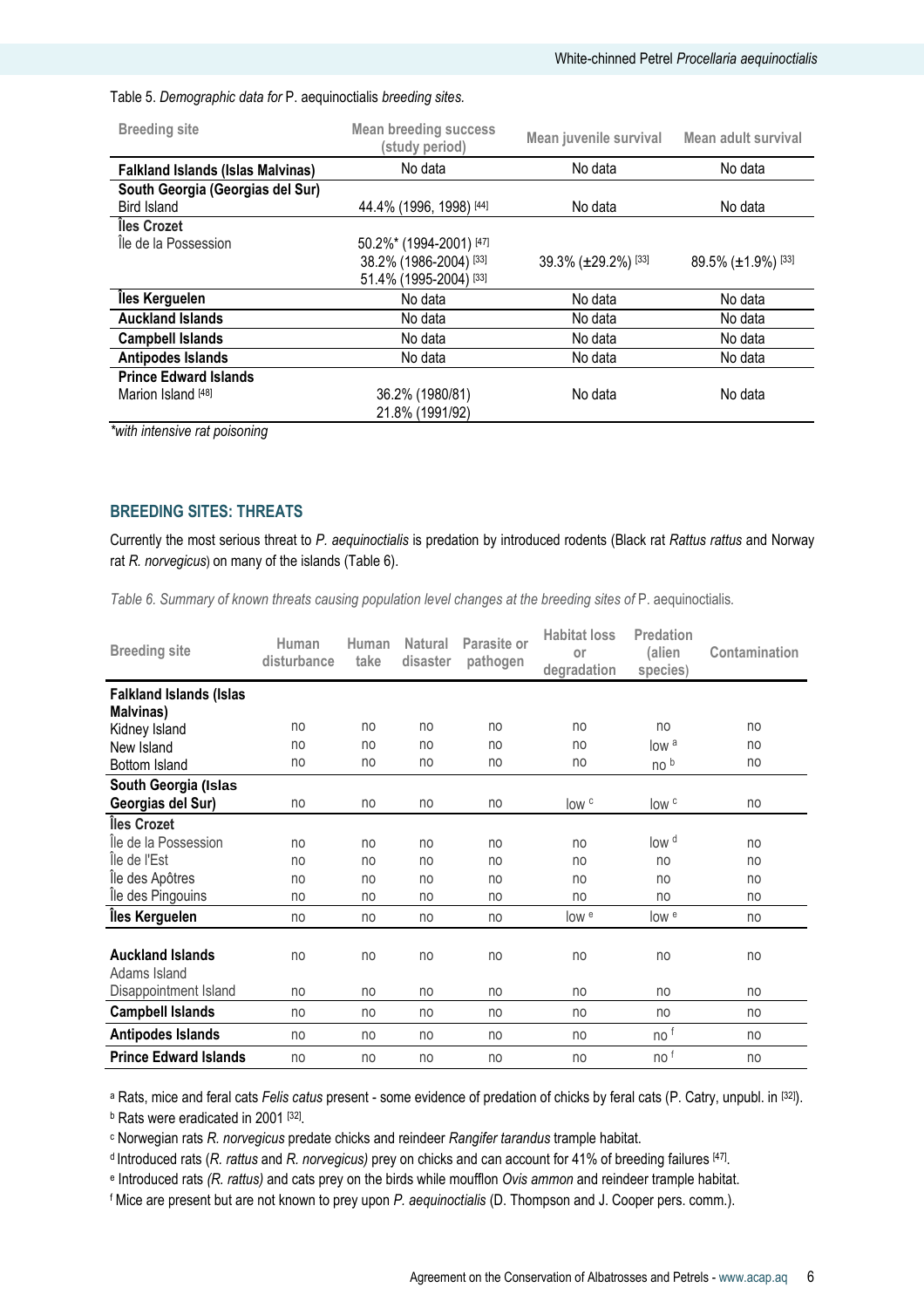## FORAGING ECOLOGY AND DIET

Procellaria aequinoctialis feed by surface seizing but they are capable of diving to approximately 15 m [49] The diet of P. aequinoctialis from South Georgia (Islas Georgias del Sur) was composed mainly of krill (41- 42% by wet weight) followed by fish (39-29%) and to a lesser extent squid (19-25%) [50]. Amphipods can also be abundant in their diet [51]. They readily follow ships and feed on fisheries discards or dive on baited hooks, making them highly vulnerable to accidental death in longline fisheries [52]. During the pre-laying exodus and incubation, P. aequinoctialis from South Georgia (Islas Georgias del Sur) routinely travel 2000 km to feed on the Patagonian Shelf and shelf break. Such long trips are rare during chick-rearing, when birds instead target the Polar Frontal zone, and shelf and shelf slope waters to the south of the colony [30, 53]. At the Crozet Islands, foraging locations during incubation and during chick rearing ranged from the sub-Tropics to the edge of the Antarctic pack-ice [53]. Diet mainly comprised Antarctic krill Euphausia superba, the amphipod Themisto gaudichaudii and small pelagic fish [54, 55]. Tunicates and offal comprised a minor component of the diet [55]. Chicks also received some food that was probably obtained from baited hooks of longliners [54]. During incubation, breeding birds on foraging trips also reach the Benguela Current [56]. The Benguela Current area is also important for nonbreeding birds, and trawler offal has been reported to be a significant component of the diet for P. aequinoctialis foraging in that region [57] .

## MARINE DISTRIBUTION

The distribution and abundance of P. aequinoctialis off western South America was examined over several seasons by Spear et al. (2005) [58]. Procellaria aequinoctialis were observed in high densities near the continental slope in spring (breeding) and autumn (non-breeding) rather than in the pelagic zone. They also tended to concentrate off Chile in the cool waters of the Convergence zone [58] . Adults and newly fledged birds were most abundant on the continental shelf and shelf-slope areas during the austral winter.

During the breeding season P. aequinoctialis from South Georgia (Islas Georgias del Sur) are widely distributed in oceanic, shelf and shelf-slope waters, foraging on the Patagonian Shelf between incubation shifts; failed breeders appear to move south towards the South Orkney Islands  $[30, 53]$ . In winter, most P. aequinoctialis forage across a wide area ranging from south-eastern Brazil to the southern Patagonian Shelf, but with c. 20% of birds spending the latter part of the winter in the Humboldt Current region off western Chile. On the Patagonian Shelf, birds were concentrated off the River Plate, Uruguay and south-eastern Brazil [30].

On their pre-laying foraging trips, P. aequinoctialis from South Georgia (Islas Georgias del Sur) also headed westwards towards the Patagonian Shelf, tending to target more inshore areas than those favoured during the winter [30].

Based on band recoveries and unpublished tracking data, no adults or immatures from Crozet and Kerguelen winter in the Benguela Current area [59].



Figure 3. Satellite-tracking data from non-breeding adult P. aequinoctialis (Number of tracks = 10). Map based on data submitted to the BirdLife International Global Procellariiform Tracking Database [60].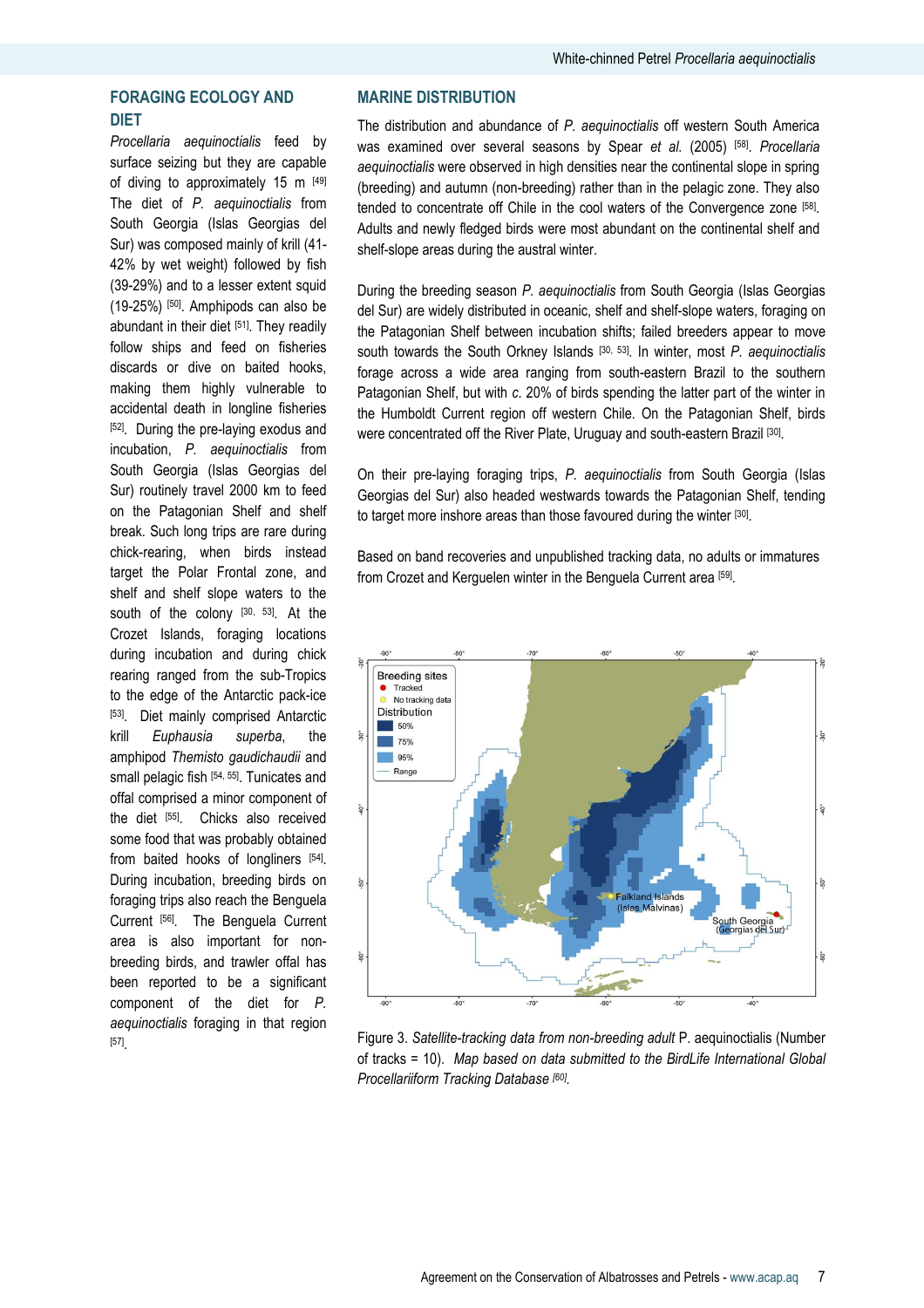

Figure 4. Satellite-tracking data from breeding adult P. aequinoctialis (Number of tracks = 39). Map based on data submitted to the BirdLife International Global Procellariiform Tracking Database [60].

France, South Africa, New Zealand, and the disputed territories of Falkland Islands (Islas Malvinas) and South Georgia (Georgias del Sur) are the principal Range States for P. aequinoctialis (Figure 1; Table 7). The species overlaps with 10 Regional Fisheries Management Organisations, but principally the WCPFC, CCAMLR, CCSBT, SIOFA (Southern Indian Ocean Fisheries Agreement), SWIOFC (South-West Indian Ocean Fisheries Commission) and the yet to be established South Pacific Regional Fisheries Management Organisation, SPRFMO (Figure 1; Table 7). IATTC, ICCAT, IOTC, and SEAFO (South-East Atlantic Fisheries Organisation) also overlap with the foraging range of P. aequinoctialis. SEAFO, SWIOFC, and SIOFA are aimed at ensuring the long-term conservation and sustainable use of fishery resources other than tuna and are principally responsible for trawl and artisanal fisheries; however, SEAFO also manages pelagic species such as the Patagonian toothfish (Dissostichus eleginoides). SPRFMO would cover both pelagic and demersal fisheries in the region (predominantly discrete high seas stocks and those stocks which straddle the high seas and the EEZs of coastal states).

|                                                                    | <b>Resident/Breeding</b><br>and feeding range                                                         | Foraging range only                                         | Few records - outside core<br>foraging range |
|--------------------------------------------------------------------|-------------------------------------------------------------------------------------------------------|-------------------------------------------------------------|----------------------------------------------|
| <b>ACAP Range States</b>                                           | Disputed <sup>1</sup><br>France<br>New Zealand<br>South Africa                                        | Australia<br>Brazil<br>Chile<br>Peru<br>Uruguay             | Ecuador                                      |
| <b>Exclusive Economic Zones of</b><br>non-ACAP countries           |                                                                                                       | Mozambique<br>Madagascar<br>Namibia                         | Angola<br>Tanzania                           |
| <b>Regional Fisheries Management</b><br>Organisations <sup>2</sup> | <b>WCPFC</b><br><b>CCAMLR</b><br><b>CCSBT</b><br><b>SIOFA</b><br><b>SWIOFC</b><br>SPRFMO <sup>3</sup> | <b>IATTC</b><br><b>ICCAT</b><br><b>IOTC</b><br><b>SEAFO</b> |                                              |

Table 7. Summary of the ACAP Range States, non-ACAP Exclusive Economic Zones and Regional Fisheries Management Organisations that overlap with the marine distribution of P. aequinoctialis.

1 see Table 2 footnote

2 see Figure 1 and text for list of acronyms

<sup>3</sup> not yet in force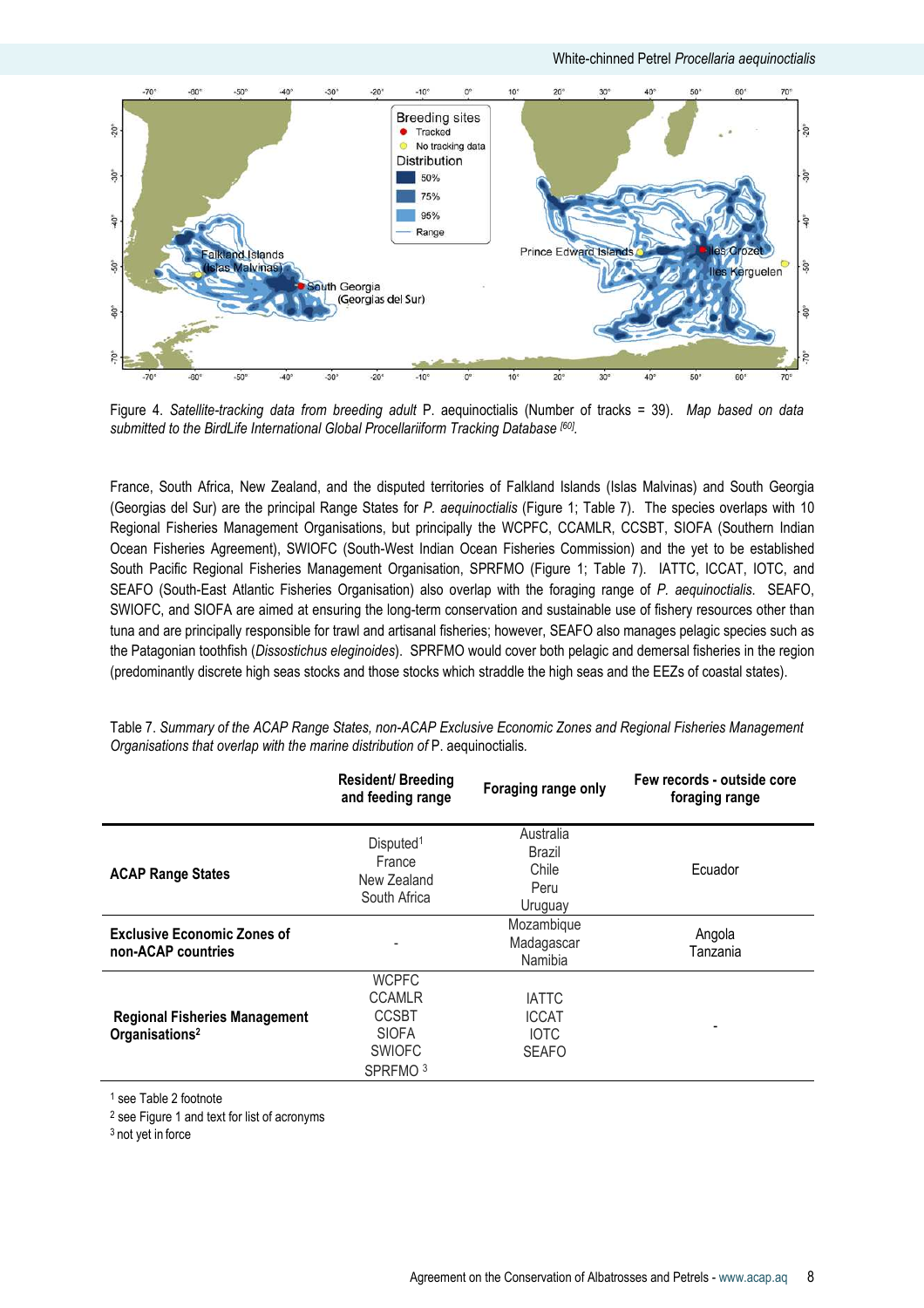## MARINE THREATS

In the southern hemisphere, P. aequinoctialis is one of the species most vulnerable to incidental mortality in fisheries (trawl and longline) where seabirds interact with commercial vessels [49, 61, 62, 63, 64, 65, 66]. Martin et al. (2009) [31] suggest that up to 276,000 individuals from the South Georgia (Islas Georgias del Sur) region are removed from the population each year by incidental mortality. Procellaria aequinoctialis is known to be killed in longline fisheries off southern Africa, Brazil, Chile, Uruguay, and around the subantarctic Islands in the Indian Ocean, as well as in trawl fishing operations around the Kerguelen Islands and in New Zealand waters. In trawl fisheries, the birds usually die when they strike warps or get entangled in the mesh of the net; some strike netsonde cables. There are also reports that floating lines from small vessels have been used to target P. aequinoctialis in the waters off southern Angola <sup>[67]</sup>.

The worst fatalities occur in longline fisheries, and a disproportionate number of males to females are killed <sup>[63, 68]</sup>. Procellaria aequinoctialis was the most common species observed caught in New Zealand fisheries between 1998 and 2004, with 767 out of 936 birds killed in longline operations [69]. Over 26,000 seabirds were reported killed off the Crozet and Kerguelen Islands (CCAMLR Subarea 58.6 and Division 58.5.1) from September 2001 to August 2003, the vast majority (c. 92%) being P. aequinoctialis [63]. Although from 2003 to 2006 the number of P. aequinoctialis killed in that area was reduced from > 14,000 in 2002/03 to c. 2,500 in 2005/06, approximately 40,000 P. aequinoctialis have been killed incidentally since [66, 70, 71, 72]. At the Crozet Islands, mortality is much lower than at Kerguelen, and a detailed demographic analysis indicates that both climate and fisheries have affected the population and are responsible for its decline [33].

In terms of other threats, Ryan (1988) found that adult birds had ingested plastic particles and passed them on to at least some of the fledglings [73].

## KEY GAPS IN SPECIES ASSESSMENT

Population data for P. aequinoctialis are extremely difficult to obtain as the burrowing activity of these petrels results in a fragile substratum which is prone to collapse underfoot. Although surveys have been conducted in recent years at the key breeding sites, data are lacking for some sites and longterm datasets on demographic parameters, i.e. information on breeding success, juvenile survival, and recruitment are largely not available.

The impact of introduced predators also remains undocumented for most breeding sites. Further information on bycatch levels in all fisheries is needed and effective mitigation measures against fisheries-related mortality for this nocturnal foraging and relatively deep-diving species need to be examined in more detail.



Photo © Ben Phalan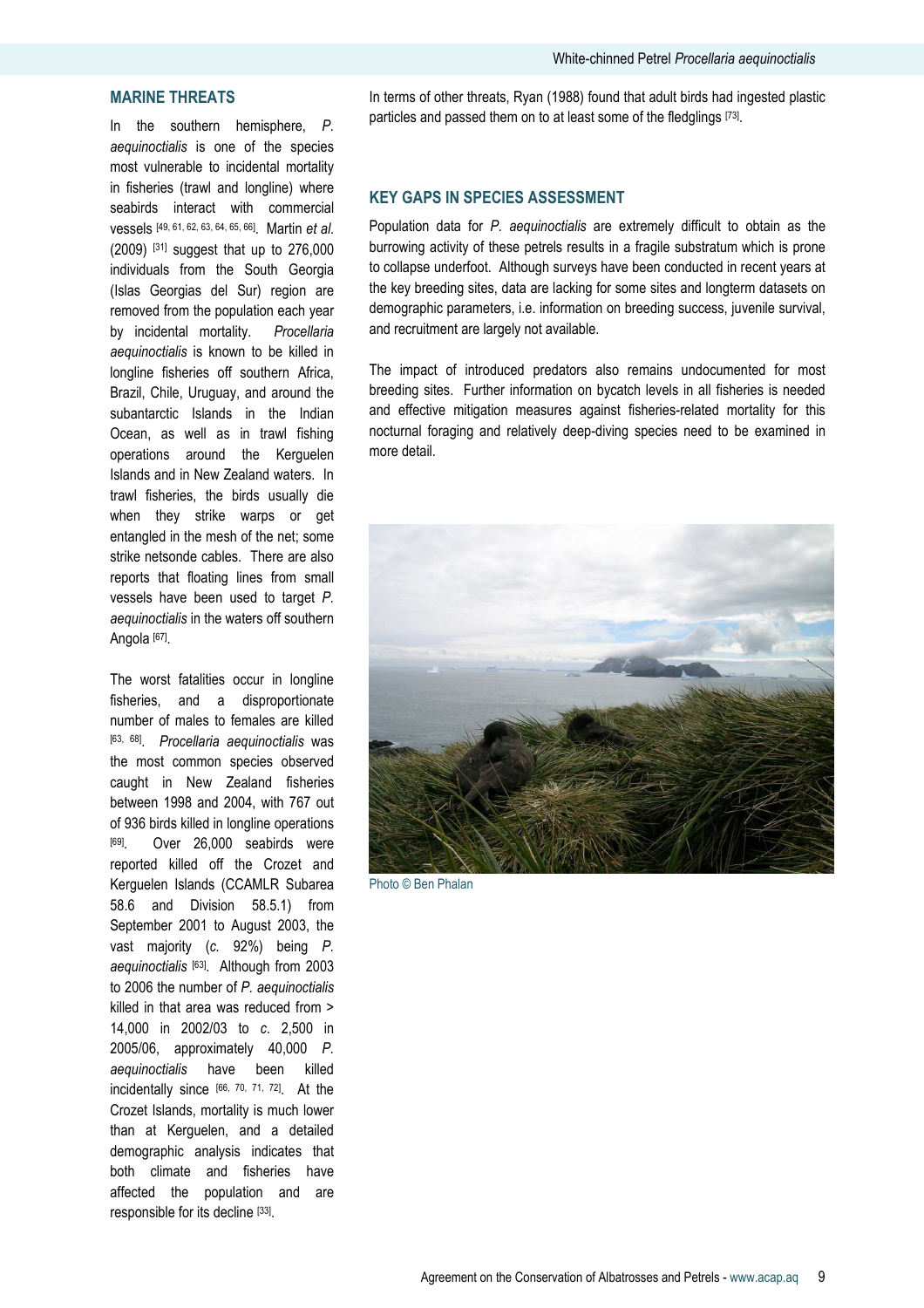## **REFERENCES**

- 1. Brooke, M., 2004. Albatrosses and petrels across the world. Oxford: Oxford University Press. 499 pp.
- 2. Sibley, C.G. and Monroe, B.L., 1990. Distribution and taxonomy of birds of the world. New Haven, CT: Yale University Press.
- 3. Sibley, C.G. and Monroe, B.L., 1993. Supplement to the distribution and taxonomy of birds of the world, Yale University Press: New Haven and London. 108 pp.
- 4. Ryan, P.G. 1998. The taxonomic and conservation status of the Spectacled Petrel Procellaria conspicillata. Bird Conservation International 8: 223-235.
- 5. Agreement on the Conservation of Albatrosses and Petrels. http://www.acap.ag.
- 6. Birdlife International. 2007. Procellaria aequinoctialis. 2007 IUCN Red List Category of Threatened Species http://www.birdlife.org.
- 7. Bonn Convention. Convention on the Conservation of Migratory Species of Wild Animals. http://www.cms.int/.
- 8. Australian Government Environment Protection and Biodiversity Conservation Act. 1999. http://www.deh.gov.au/epbc/.
- 9. Environment Australia. 2000. The Action Plan for Australian Birds 2000. http://www.environment.gov.au/biodiversity/threatened/publications/action/birds200 0/index.html.
- 10. Department of Environment and Heritage. 2006. Threat Abatement Plan for the incidental catch (or bycatch) of seabirds during oceanic longline fishing operations http://www.environment.gov.au/biodiversity/threatened/tap-approved.html.
- 11. Ministério do Meio Ambiente. 2003. Lista Nacional das Espécies da Fauna Brasileira **Ameaçadas** de Extinção. http://www.mma.gov.br/port/sbf/fauna/index.cfm.
- 12. Subsecretaría de Pesca. 2006. Plan de Acción Nacional para reducir las capturas incidentales de aves en las pesquerías de palangre (PAN-AM/CHILE). 26 pp. www.subpesca.cl/mostrararchivo.asp?id=5768
- 13. Falkland Islands Government. 1999. Conservation of Wildlife and Nature Bill 1999. The Falkland Islands Gazette. Supplement 10 (13). http://www.falklandconservation.com/wildlife/conbill.html
- 14. Falkland Islands Government. 2005. Fisheries (Conservation and Management) Ordinance 2005. see H. Otley, G. Munro, A. Clausen, and B. Ingham. 2008. Falkland Islands State of the Environment Report 2008. Falkland Islands Government and Falklands Conservation: Stanley.
- 15. Falklands Conservation. 2004. Falkland Islands FAO National Plan of Action for Reducing Incidental Catch of Seabirds In Longline Fisheries 2004. Unpublished report to the Royal Society for the Protection of Birds (RSPB), UK.:
- 16. French Government. Arrêté du 14 août 1998 fixant sur tout le territoire national des mesures de protection des oiseaux représentés dans les Terres australes et antarctiques françaises. Le Journal officiel de la République française (JORF) n°236 du 11 octobre 1998: 15405 Available from http://www.legifrance.gouv.fr/home.jsp
- 17. New Zealand Government. New Zealand Wildlife Act 1953, No 31. http://www.legislation.govt.nz/act/public/1953/0031/latest/DLM276814.html?search =ts\_act\_wildlife\_resel&sr=1.
- 18. Taylor, G.A. 2000. Action plan for seabird conservation in New Zealand. Part A: threatened seabirds. Threatened Species Occasional Publication No. 16. Department of Conservation: Wellington.
- 19. Miskelly, C.M., Dowding, J.E., Elliott, G.P., Hitchmough, R.A., Powlesland, R.G., Robertson, H.A., Sagar, P.M., Scofield, R.P., and Taylor, G.A. 2008. Conservation status of New Zealand birds, 2008. Notornis 55: 117-135.
- 20. South African Government. 1973. Sea Birds and Seals Protection Act, 1973 (Act No. 46 of 1973). http://www.mcm-deat.gov.za/regulatory/seals\_seabirds.html
- 21. Department of Environmental Affairs and Tourism. Republic of South Africa. 2007. General Notice 1717 Marine Living Resources Act (18/1998): Publication of Policy on the Management of Seals, Seabirds and Shorebirds Government Gazette Vol 510.
- 22. Department of Environmental Affairs and Tourism. 2008. South Africa National Plan of Action for Reducing the Incidental Catch of Seabirds in Longline Fisheries. Department of Environmental Affairs and Tourism: Cape Town. 32 pp.
- 23. Government of South Georgia and the South Sandwich Islands. 1975. Falkland Islands Dependencies Conservation Ordinance (1975). http://www.sgisland.gs.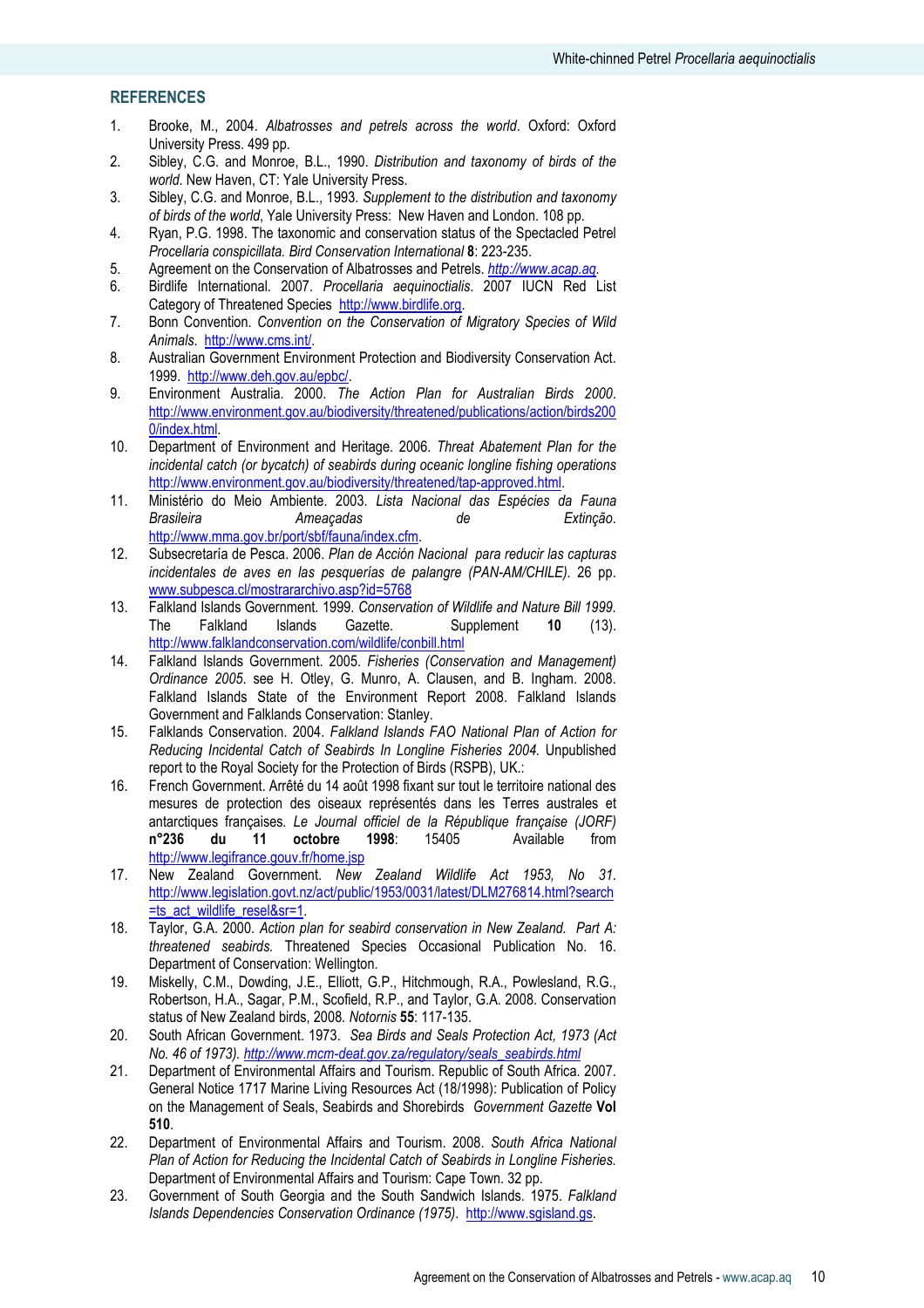- 24. Varty, N., Sullivan, B.J., and Black, A.D. 2008. FAO International Plan of Action-Seabirds: an assessment for fisheries operating in South Georgia and South Sandwich Islands. BirdLife International Global Seabird Programme: Royal Society for the Protection of Birds. The Lodge, Sandy, Bedfordshire, UK. 96 pp.
- 25. Domingo, A., Jiménez, S., and Passadore, C. 2007. Plan de acción nacional para reducir la captura incidental de aves marinas en las pesquerías uruguavas. Dirección Nacional de Recursos Acuáticos. Montevideo. 76 pp. http://www.dinara.gub.uy/web\_dinara/index.php?option=com\_content&view=article &id=77&Itemid=111
- 26. Mougin, J.L. 1970. Le petrel a menton blanc Procellaria aequinoctialis de l'ile de la Possession (archipel Crozet). L'Oiseau et R.F.O. 40: 62-96.
- 27. Jouventin, O., Mougin, J.L., Stahl, J.C., and Weimerskirch, H. 1985. Comparative breeding biology of the burrowing petrels at the Crozet Islands. Notornis 32: 157- 220.
- 28. Hall, A.J. 1987. The Breeding Biology of the White-Chinned Petrel Procellaria-Aequinoctialis at South Georgia. Journal of Zoology 212: 605-617.
- 29. Chastel, O., Weimerskirch, H., and Jouventin, P. 1995. Body Condition and Seabird Reproductive-Performance - a Study of 3 Petrel Species. Ecology 76: 2240-2246.
- 30. Phillips, R.A., Silk, J.R.D., Croxall, J.P., and Afanasyev, V. 2006. Year-round distribution of white-chinned petrels from South Georgia: Relationships with oceanography and fisheries. Biological Conservation 129: 336-347.
- 31. Martin, A.R., Poncet, S., Barbraud, C., Foster, E., Fretwell, P., and Rothery, P. 2009. The white-chinned petrel (Procellaria aequinoctialis) on South Georgia: population size, distribution and global significance. Polar Biology 32: 655-661.
- 32. Reid, T., Lecoq, M., and Catry, P. 2007. The White-chinned petrel Procellaria aequinoctialis population of the Falkland Islands. Marine Ornithology 35: 57-60.
- 33. Barbraud, C., Marteau, C., Ridoux, V., Delord, K., and Weimerskirch, H. 2008. Demographic response of a population of white-chinned petrels Procellaria aequinoctialis to climate and longline fishery bycatch. Journal of Applied Ecology 45: 1460-1467.
- 34. United Nations Educational Scientific and Cultural Organzation. http://whc.unesco.org/en/list/181.
- 35. Ramsar Convention on Wetlands. http://www.ramsar.org/.
- 36. French Government. Décret n°2006-1211 du 3 octobre 2006 portant création de la réserve naturelle des Terres australes françaises. Le Journal officiel de la République française (JORF) n°230 du 4 octobre 2006 page 14673. http://www.legifrance.gouv.fr/home.jsp
- 37. TAAF. Arrete 15 du 30 Juillet 1985 creant zones a acces reglemente. http://www.taaf.fr/rubriques/environment/fichesPratique/environment\_fichesPractiq ue\_zonesProtegees.htm.
- 38. New Zealand Government. 1977. New Zealand Reserves Act 1977. http://www.legislation.govt.nz/.
- 39. Department of Conservation. 1988. Conservation Management Strategy: Subantarctic Islands 1998-2008. Southland Conservancy Conservation Management Planning Series No. 10. Department of Conservation. Invercagill. 114 pp.
- 40. Government of South Africa. 2003. National Environmental Management: Protected Areas Act, 2003. Government Gazette 464 (26025).
- 41. Prince Edward Islands Management Plan Working Group. 1996. Prince Edward Islands Management Plan. Pretoria: Department of Environmental Affairs and Tourism. Republic of South Africa.
- 42. McIntosh, E. and Walton, D.W.H. 2000. Environmental Management Plan for South Georgia. Published by the British Antarctic Survey on behalf of the Government of South Georgia and South Sandwich Islands: 104 pp.
- 43. Pasteur, E. and Walton, W. 2006. South Georgia: plan for progress, managing the environment 2006-2010. . Published by the British Antarctic Survey on behalf of the Government of South Georgia and the South Sandwich Islands: 75 pp. http://sgisland.org/pages/gov/PlanProgress.htm
- 44. Berrow, S.D., Croxall, J.P., and Grant, S.D. 2000. Status of white-chinned petrels Procellaria aequinoctialis Linnaeus 1758, at Bird Island, South Georgia. Antarctic Science 12: 399-405.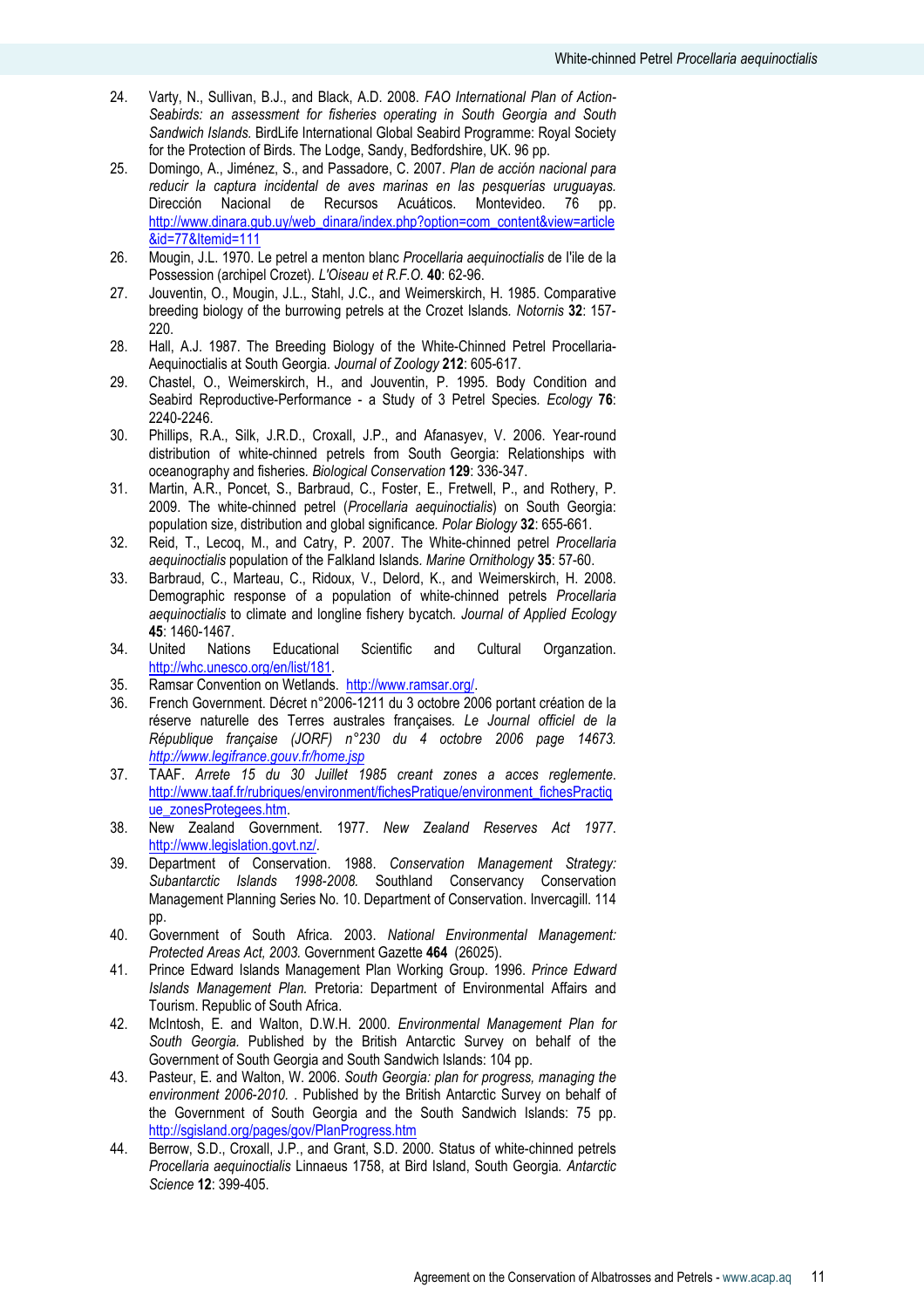- 45. Nel, D.C., Ryan, P.G., Crawford, R.J.M., Cooper, J., and Huyser, O.A.W. 2002. Population trends of albatrosses and petrels at sub-Antarctic Marion Island. Polar Biology 25: 81-89.
- 46. Weimerskirch, H., Zoiter, H., and Jouventin, P. 1988. The avifauna of Kerguelen Islands. Emu 89: 15-29.
- 47. Jouventin, P., Bried, J., and Micol, T. 2003. Insular bird populations can be saved from rats: a long-term experimental study of white-chinned petrels Procellaria aequinoctialis on Ile de la Possession (Crozet archipelago). Polar Biology 26: 371- 378.
- 48. Cooper, J., Marais, A., Bloomer, J., and Bester, M. 1995. A success story: breeding of burrowing petrels (Procellariidae) before and after the eradication of feral cats Felis catus at subantarctic Marion Island. Marine Ornithology 23.
- 49. Huin, N. 1994. Diving Depths of White-Chinned Petrels. Condor 96: 1111-1113.
- 50. Berrow, S.D. and Croxall, J.P. 1999. The diet of white-chinned petrels Procellaria aequinoctialis, Linnaeus 1758, in years of contrasting prey availability at South Georgia. Antarctic Science 11: 283-292.
- 51. Cooper, J., Fourie, A., and Klages, N.T.W. 1992. The diet of the White-chinned petrel Procellaria aequinoctialis at sub-Antarctic Marion Island. Marine Ornithology 20: 17-24.
- 52. Cherel, Y., Weimerskirch, H., and Duhamel, G. 1996. Interactions between longline vessels and seabirds in Kerguelen waters and a method to reduce seabird mortality. Biological Conservation 75: 63-70.
- 53. Berrow, S.D., Wood, A.G., and Prince, P.A. 2000. Foraging locations and range of White-chinned petrels Procellaria aequinoctialis breeding in the South Atlantic. Journal of Avian Biology 31: 303-311.
- 54. Catard, A., Weimerskirch, H., and Cherel, Y. 2000. Exploitation of distant Antarctic waters and close shelf-break waters by white-chinned petrels rearing chicks. Marine Ecology-Progress Series 194: 249-261.
- 55. Ridoux, V. 1994. The diets and dietary segregation of seabirds at the subantarctic Crozet Islands. Marine Ornithology 22: 1-192.
- 56. Weimerskirch, H., Catard, A., Prince, P.A., Cherel, Y., and Croxall, J.P. 1999. Foraging White-chinned petrels Procellaria aequinoctialis at risk: from the tropics to Antarctica. Biological Conservation 87: 273-275.
- 57. Jackson, S. 1988. Diets of the White-Chinned Petrel and Sooty Shearwater in the Southern Benguela Region, South-Africa. Condor 90: 20-28.
- 58. Spear, L.B., Ainley, D.G., and Webb, S.W. 2005. Distribution, abundance, habitat use and behaviour of three Procellaria petrels off South America. Notornis 52: 88- 105.
- 59. Weimerskirch, H., Jouventin, P., Mougin, J.L., Stahl, J.C., and Vanbeveren, M. 1985. Banding Recoveries and the Dispersal of Seabirds Breeding in French Austral and Antarctic Territories. Emu 85: 22-33.
- 60. BirdLife-International. 2004. Tracking ocean wanderers: the global distribution of albatrosses and petrels. Results from the Global Procellariiform Tracking Workshop, 1-5 September 2003. Gordon's Bay, South Africa. BirdLife International: Cambridge (UK)
- 61. Barnes, K.N., Ryan, P.G., and Boix-Hinzen, C. 1997. The impact of the hake Merluccius spp. longline fishery off South Africa on Procellariiform seabirds. Biological Conservation 82: 227-234.
- 62. BirdLife Global Seabird Programme. 2008. Albatross Task Force Annual Report 2007. Royal Society for the Protection of Birds, The Lodge, Sandy, Bedfordshire, UK.:
- 63. Nel, D.C., Ryan, P.G., and Watkins, B.P. 2002. Seabird mortality in the Patagonian toothfish longline fishery around the Prince Edward Islands, 1996-2000. Antarctic Science 14: 151-161.
- 64. Weimerskirch, H., Capdeville, D., and Duhamel, G. 2000. Factors affecting the number and mortality of seabirds attending trawlers and long-liners in the Kerguelen area. Polar Biology 23: 236-249.
- 65. Baird, S.J. 2008. Net captures of seabirds during trawl fishing operations in New Zealand waters. NIWA Client Report WLG2008-22 prepared for Clement & Associates. National Institute of Water and Atmospheric Research Ltd.: Wellington, NZ.
- 66. Delord, K., Gasco, N., Weimerskirch, H., Barbraud, C., and Micol, T. 2005. Seabird mortality in the Patagonian toothfish longline fishery around Crozet and Kerguelen Islands, 2001-2003. CCAMLR Science 12: 53-80.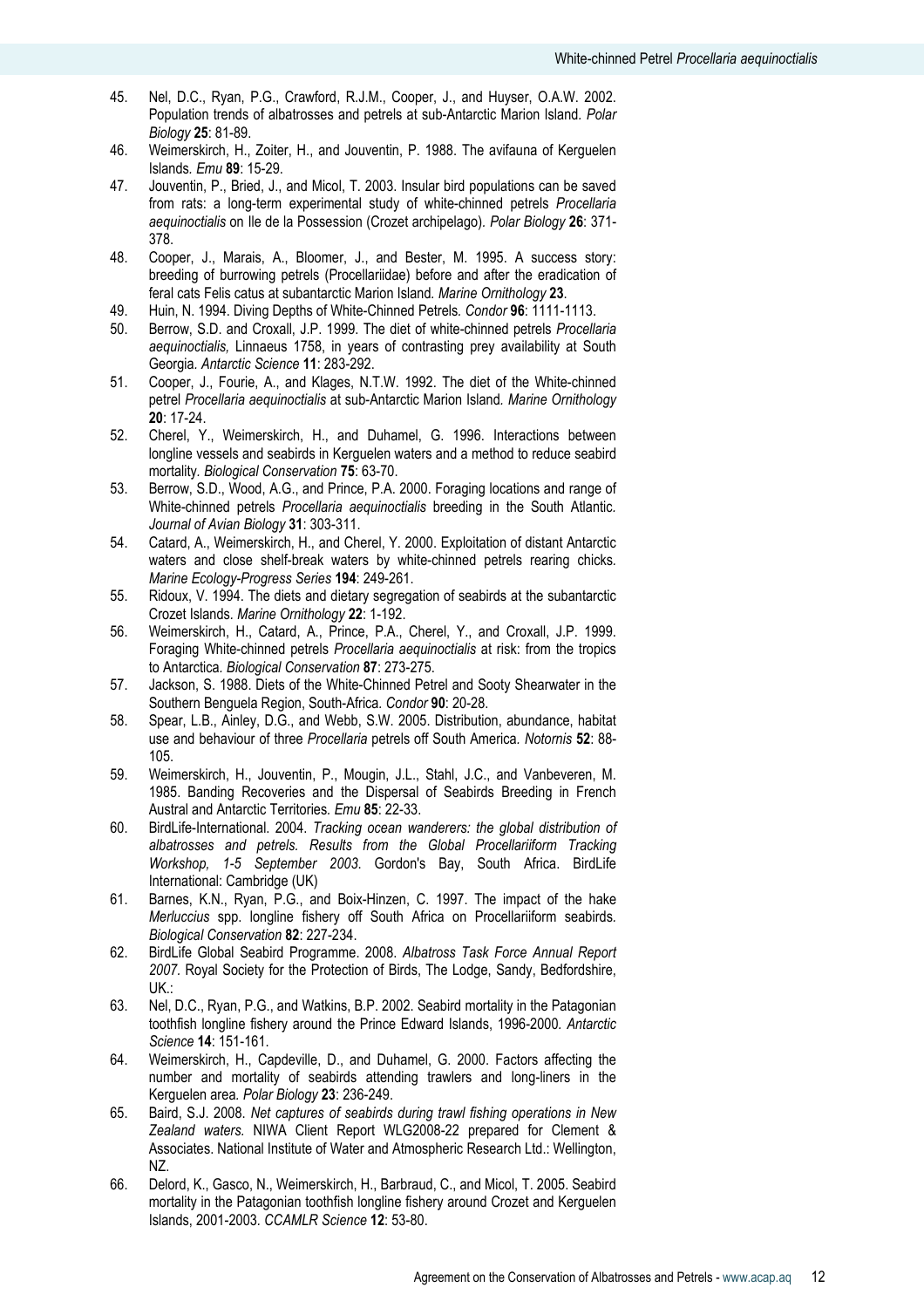- 67. Roux, J.-P., Dundee, B.L., and da Silva, J., 2007. Seabirds and marine mammals distributions and patterns of abundance [sic], in Final Report of the BCLME (Benguela Current Large Marine Ecosystem) Project on Top Predators as Biological Indicators of Ecosystem Change in the BCMLE, S.P. Kirkman (Ed) Avian Demography Unit, University of Cape Town: Cape Town. 309-322.
- 68. Robertson, G., McNeill, M., Smith, N., Wienecke, B., Candy, S., and Olivier, F. 2006. Fast sinking (integrated weight) longlines reduce mortality of white-chinned petrels (Procellaria aequinoctialis) and sooty shearwaters (Puffinus griseus) in demersal longline fisheries. Biological Conservation 132: 458-471.
- 69. Waugh, S.M., MacKenzie, D.I., and Fletcher, D. 2008. Seabird bycatch in New Zealand trawl and longline fisheries 1998-2004. Papers and Proceedings of the Royal Society of Tasmania 142: 45-66.
- 70. CCAMLR. 2004. Report of the Twenty-third Meeting of the Scientific Committee SC-CAMLR-XXIII.
- 71. CCAMLR. 2005. Report of the Twenty-fourth Meeting of the Scientific Committee SC-CAMLR-XXIV.
- 72. CCAMLR. 2006. Report of the Twenty-fifth Meeting of the Scientific Committee SC-CAMLR-XXV.
- 73. Ryan, P.G. 1988. Intraspecific variation in plastic ingestion by seabirds and the flux of plastic through seabird populations. Condor 90: 446-452.

#### COMPILED BY

Barbara Wienecke, Australian Antarctic Division and Wiesława Misiak, ACAP Secretariat.

## **CONTRIBUTORS**

David Thompson National Institute of Water & Atmospheric Research (NIWA), New Zealand

Tony Martin British Antarctic Survey (BAS)

Henri Weimerskirch and Christophe Barbraud Centre d'Etudes Biologiques de Chizé, Centre National De La Recherche Scientifique (CEBC - CNRS) France

Mark Tasker Vice-Chair, ACAP Advisory **Committee** 

ACAP Status and Trends Working Group Contact: Rosemary Gales Rosemary.Gales@dpiw.tas.gov.au

ACAP Breeding Sites Working Group Contact: Richard Phillips raphil@bas.ac.uk

ACAP Bycatch Working Group Contact: Barry Baker barry.baker@latitude42.com.au

ACAP Taxonomy Working Group Contact: Michael Double Mike.Double@aad.gov.au

BirdLife International, Global Seabird Programme Contact: Cleo Small Cleo.Small@rspb.org.uk Maps: Frances Taylor Satellite-tracking data contributors: Henri Weimerskirch (Centre d'Etudes Biologiques de Chizé), John Croxall, Richard Phillips, Janet Silk, Andy Wood, Dirk Briggs (British Antarctic Survey).

## RECOMMENDED CITATION

Agreement on the Conservation of Albatrosses and Petrels. 2009. ACAP Species assessment: White-chinned Petrel Procellaria aequinoctialis. Downloaded from http://www.acap.aq on 14 September 2009.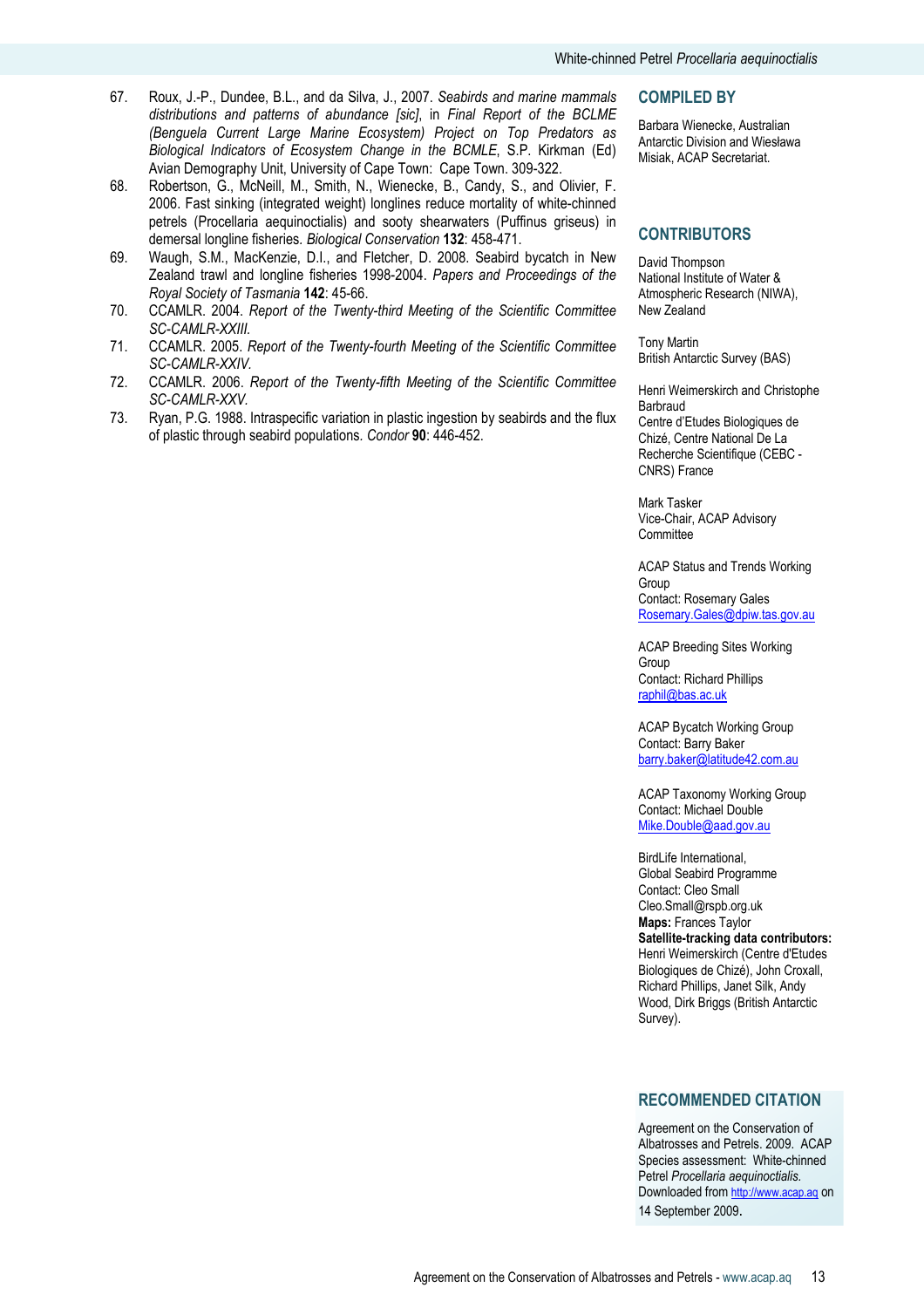# GLOSSARY AND NOTES

## Years.

The "split-year" system is used. Any count (whether breeding pairs or fledglings) made in the austral summer (e.g. of 1993/94) is reported as the second half of this split year (i.e. 1994).

The only species which present potential problems in this respect are Diomedea albatrosses, which lay in December-January, but whose fledglings do not depart until the following October-December. In order to keep records of each breeding season together, breeding counts from e.g. December 1993-January 1994 and productivity counts (of chicks/fledglings) of October-December 1994 are reported as 1994.

If a range of years is presented, it should be assumed that the monitoring was continuous during that time. If the years of monitoring are discontinuous, the actual years in which monitoring occurred are indicated.

### (ii) Methods Rating Matrix (based on NZ rating system)

## **METHOD**

A Counts of nesting adults (Errors here are detection errors (the probability of not detecting a bird despite its being present during a survey), the "nest-failure error" (the probability of not counting a nesting bird because the nest had failed prior to the survey, or had not laid at the time of the survey) and sampling error).

B Counts of chicks (Errors here are detection error, sampling and nest-failure error. The latter is probably harder to estimate later in the breeding season than during the incubation period, due to the tendency for egg- and chick-failures to show high interannual variability compared with breeding frequency within a species).

C Counts of nest sites (Errors here are detection error, sampling error and "occupancy error" (probability of counting a site or burrow as active despite it's not being used for nesting by birds during the season).

D Aerial-photo (Errors here are detection errors, nest-failure error, occupancy error and sampling error (error associated with counting sites from photographs), and "visual obstruction bias" - the obstruction of nest sites from view, always underestimating numbers).

E Ship- or ground- based photo (Errors here are detection error, nest-failure error, occupancy error, sampling error and "visual obstruction bias" (the obstruction of nest sites from view from low-angle photos, always underestimating numbers)<br>F Unknown

- **Unknown**
- **G** Count of eggs in subsample population<br> **H** Count of chicks in subsample population

Count of chicks in subsample population and extrapolation (chicks x breeding success - no count of eggs)

### **RELIABILITY**

- 1 Census with errors estimated
- 2 Distance-sampling of representative portions of colonies/sites with errors estimated
- 3 Survey of quadrats or transects of representative portions of colonies/sites with errors estimated
- 4 Survey of quadrats or transects without representative sampling but with errors estimated
- 5 Survey of quadrats or transects without representative sampling nor errors estimated
- 6 Unknown

### (iii) Population Survey Accuracy

High Within 10% of stated figure:

Medium Within 50% of stated figure;

Low Within 100% of stated figure (eg coarsely assessed via area of occupancy and assumed density) Unknown

### (iv) Population Trend

Trend analyses were run in TRIM software using the linear trend model with stepwise selection of change points (missing values removed) with serial correlation taken into account but not overdispersion.

#### (v) Productivity (Breeding Success)

Defined as proportion of eggs that survive to chicks at/near time of fledging unless indicated otherwise

### (vi) Juvenile Survival